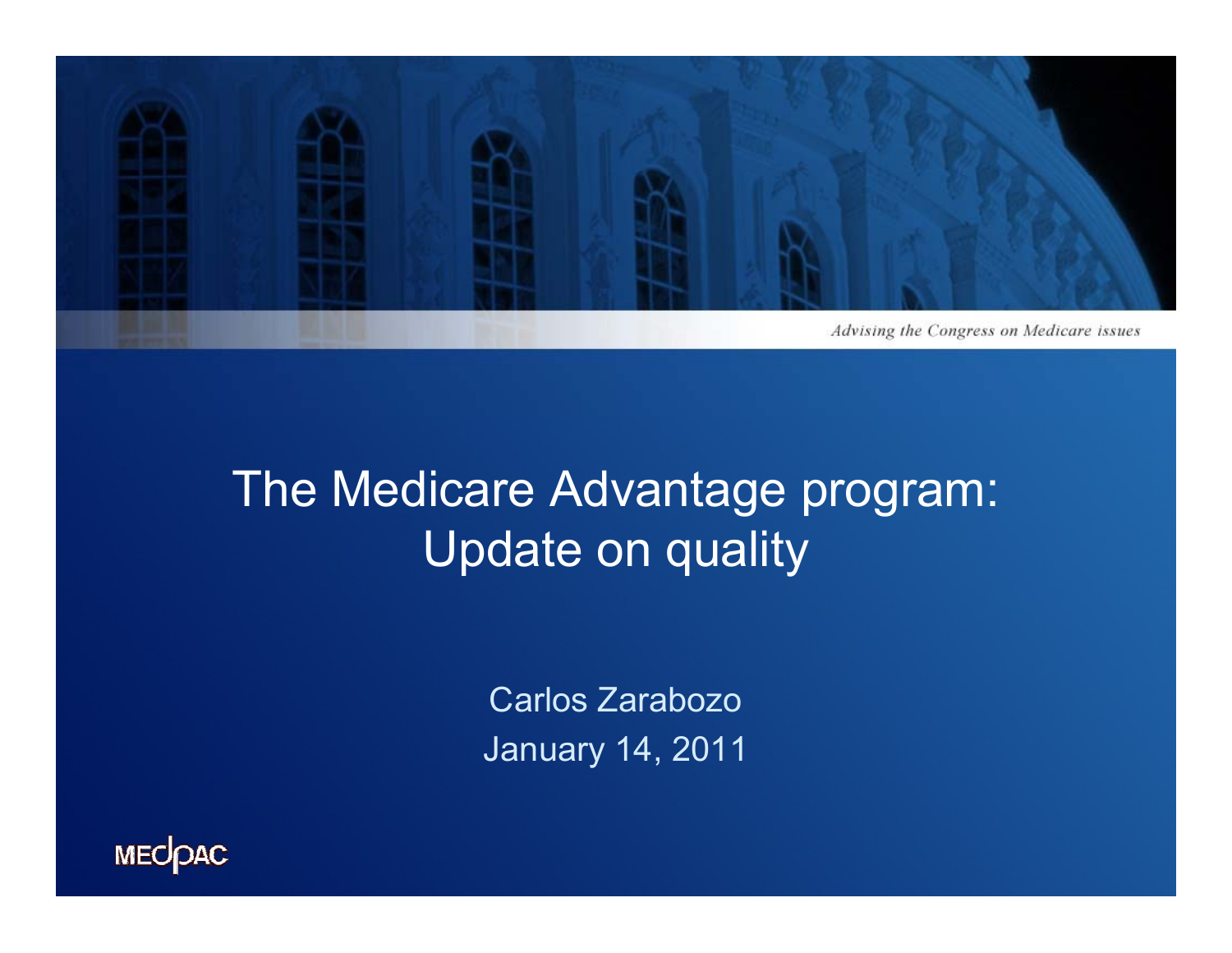## Summary from November meeting

- **Enrollment in MA plans grew 5 percent in 2010** ─ about 24 percent of beneficiaries now enrolled in MA plans
- In 2011 MA plans available to 100% of Medicare beneficiaries─fewer PFFS choices than 2010
- **IF In 2011 we estimate beneficiaries in MA will cost** Medicare 110 percent of what Medicare would spend on the same beneficiaries under the FFS payment system
- $\blacksquare$  MA payment rules will create **unintended** inter-county anomalies

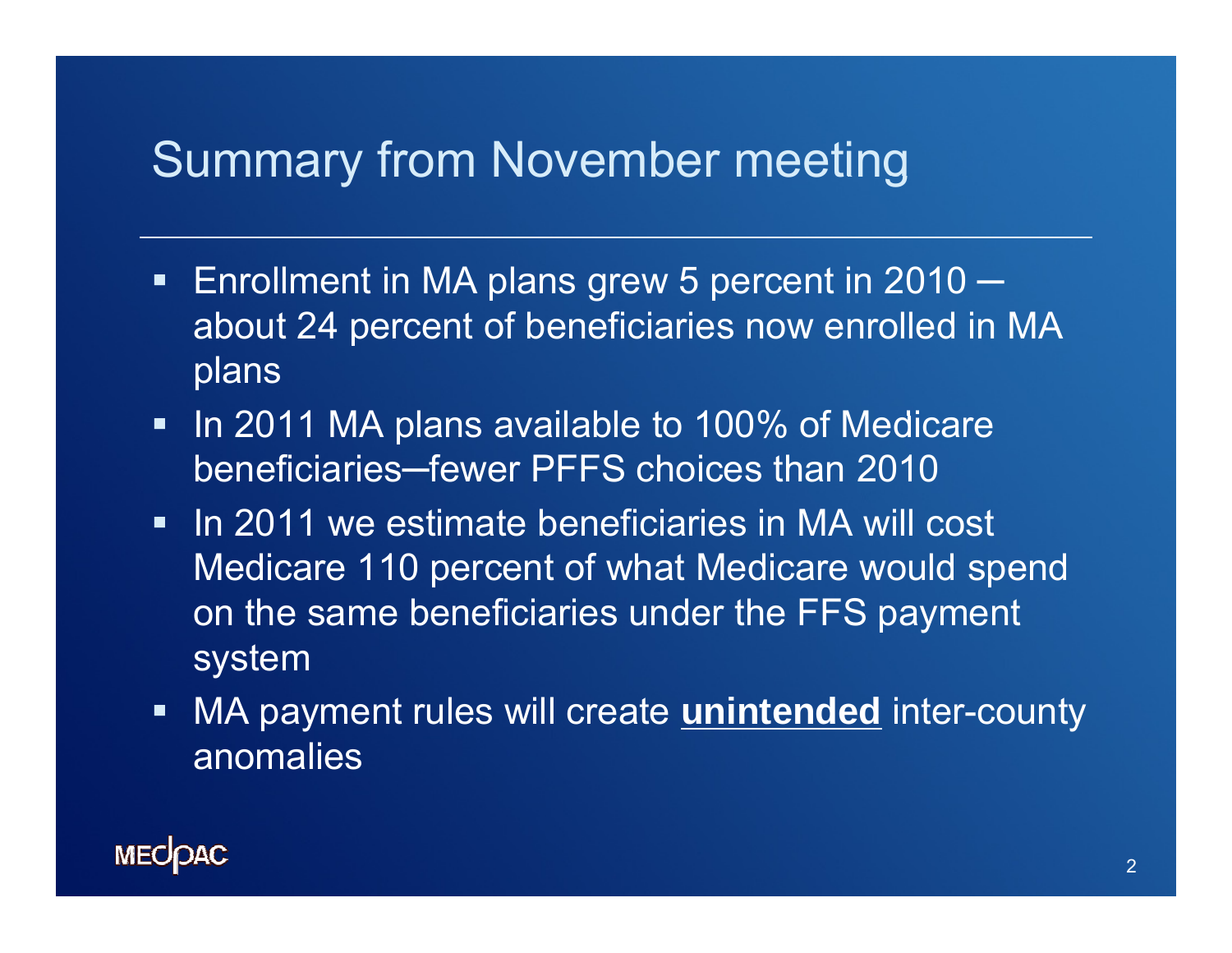### Background on MA quality: The Commission has recommended changes

- Mandated report to the Congress dealt with two main areas:
	- **Improving ways of measuring and reporting on** quality in Medicare Advantage
	- Developing ways of comparing quality in MA to traditional FFS program
- The Commission has recommended that there be a pay-for-performance system to reward higher-quality plans

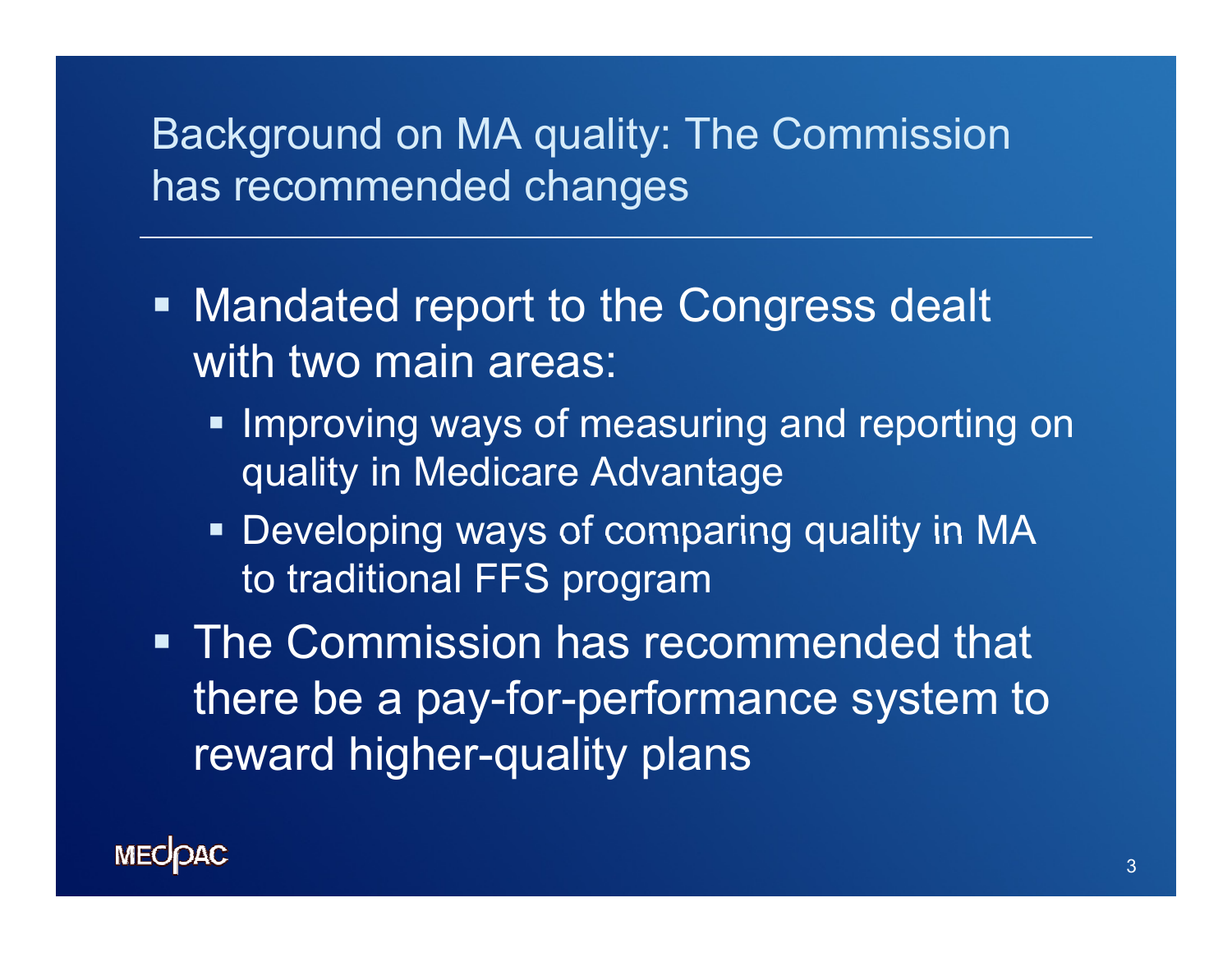### Recent and forthcoming changes in quality address some of the recommendations

- New measures under development for MA
- **Forthcoming encounter data can be source of** measures to compare MA with FFS
- **Plan reporting of quality measures now on a** more even footing for PPOs
- **Example 2 Sepandie Congress enacted a quality bonus payment** system for MA plans, beginning in 2012

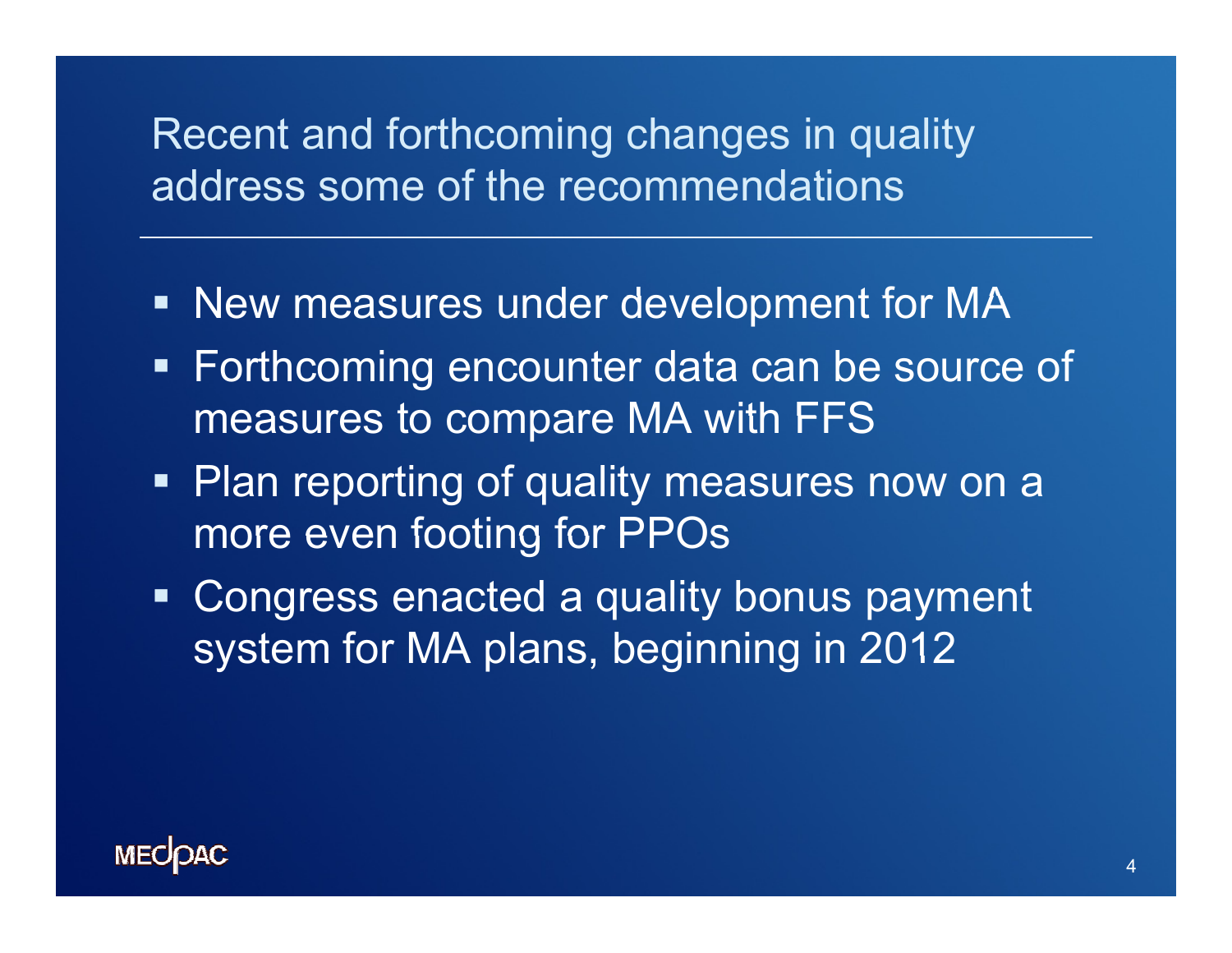## Issues remain

- Still difficult to make quality comparisons across plan types and between MA and FFS
	- $\blacksquare$  Many factors affect the performance of plans
	- **Similarly, various factors need to be considered in** using data to compare MA to FFS
- Current measures will be used to determine quality bonuses for 2012
- CMS will use demonstration authority to institute alternative program-wide system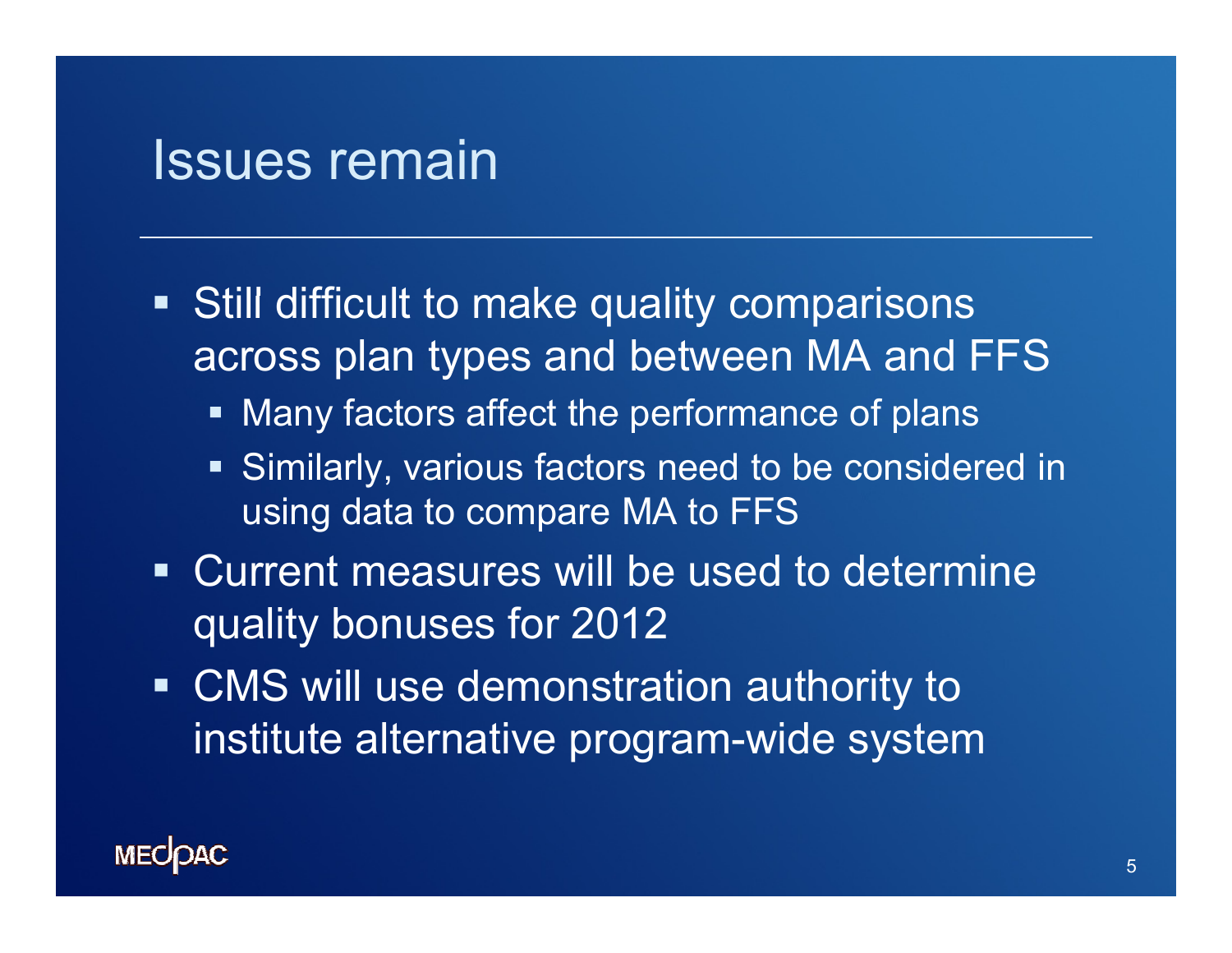# Quality measurement systems in MA

| <b>System</b>                                                                                         | <b>Description</b>                                                                                                                                                                                                                                                                                          |  |  |  |  |
|-------------------------------------------------------------------------------------------------------|-------------------------------------------------------------------------------------------------------------------------------------------------------------------------------------------------------------------------------------------------------------------------------------------------------------|--|--|--|--|
| <b>Healthcare</b><br><b>Effectiveness Data and</b><br><b>Information Set</b><br>(HEDIS <sup>®</sup> ) | Plan reporting of process measures and "intermediate"<br>$\bullet$<br>outcome" measures<br>Administered through NCQA; used for commercial,<br>$\bullet$<br><b>Medicaid and Children's Health Plans</b>                                                                                                      |  |  |  |  |
| <b>Health Outcomes</b><br><b>Survey (HOS)</b>                                                         | Yearly member survey on health status, and two-year<br>$\bullet$<br>changes in health status<br>Source of a number of HEDIS measures<br>$\bullet$<br>A Medicare survey; VA uses a similar survey<br>$\bullet$                                                                                               |  |  |  |  |
| <b>Consumer Assessment</b><br>of Healthcare Providers<br>and Systems (CAHPS®)                         | Beneficiary survey of perceptions of quality of care, ease of<br>$\bullet$<br>access to care, and health plan responsiveness<br>Also source of rates of flu and pneumonia vaccination for<br><b>HEDIS</b><br>A product of AHRQ used in various sectors, including fee-<br>$\bullet$<br>for-service Medicare |  |  |  |  |

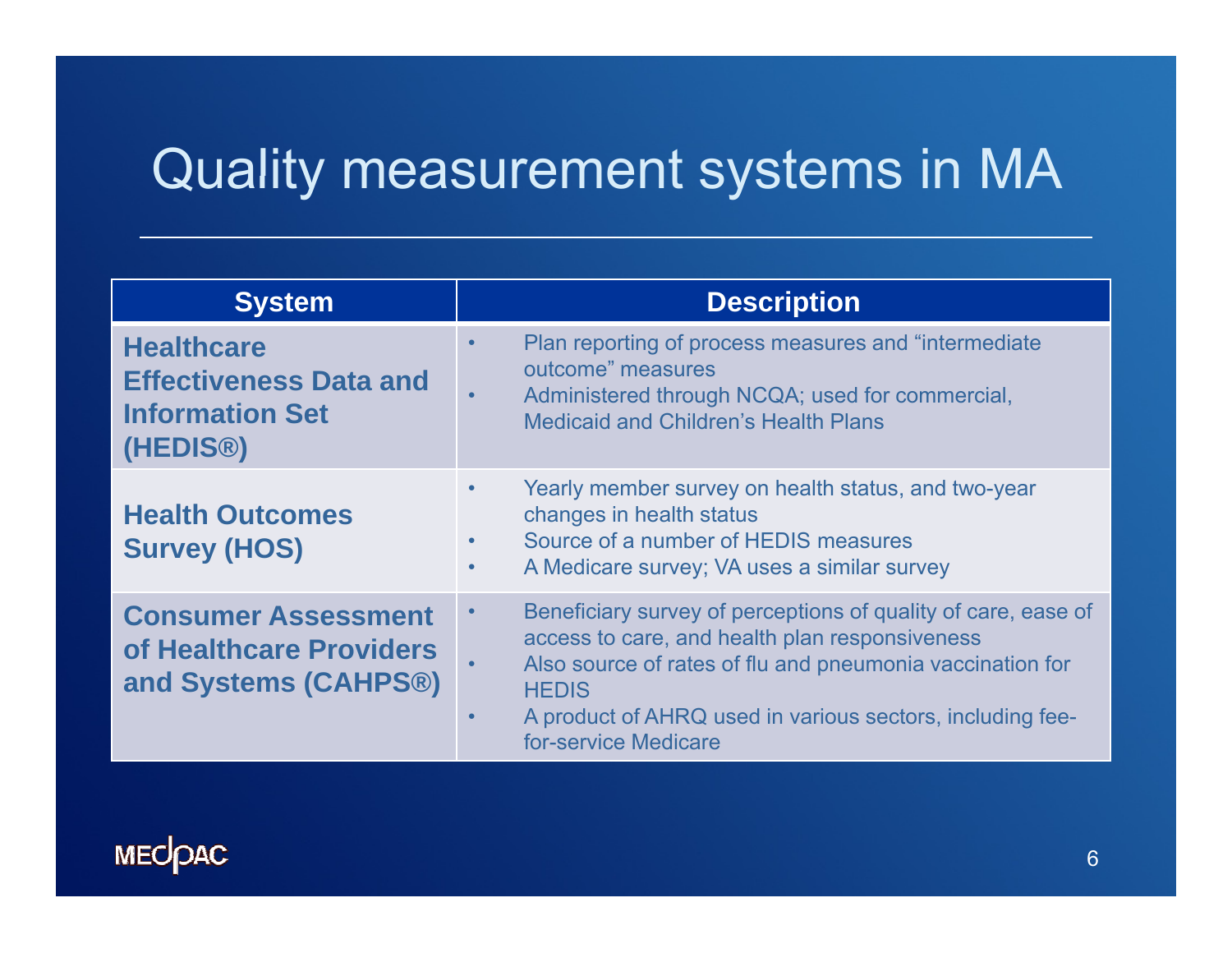## HEDIS quality indicators show some improvement, with variation on many dimensions

- Nine out of 46 effectiveness of care measures improved over the past year for HMOs; other measures stable. (7 improved last year; one declined.)
- Continued variability on scores for specific measures
	- $\blacksquare$  "Intermediate outcome" measures (such as control of blood pressure) show up to 5-fold difference in scores from plan to plan
- Variation across plan types similar to past trends
	- $\blacksquare$  $\blacksquare$  Newer HMOs have lower scores than established HMOs
	- $\blacksquare$ Local PPO performance similar to HMOs
	- $\blacksquare$ Small number of regional PPO (RPPO) plans as reporting entities, but tend to show poorer results

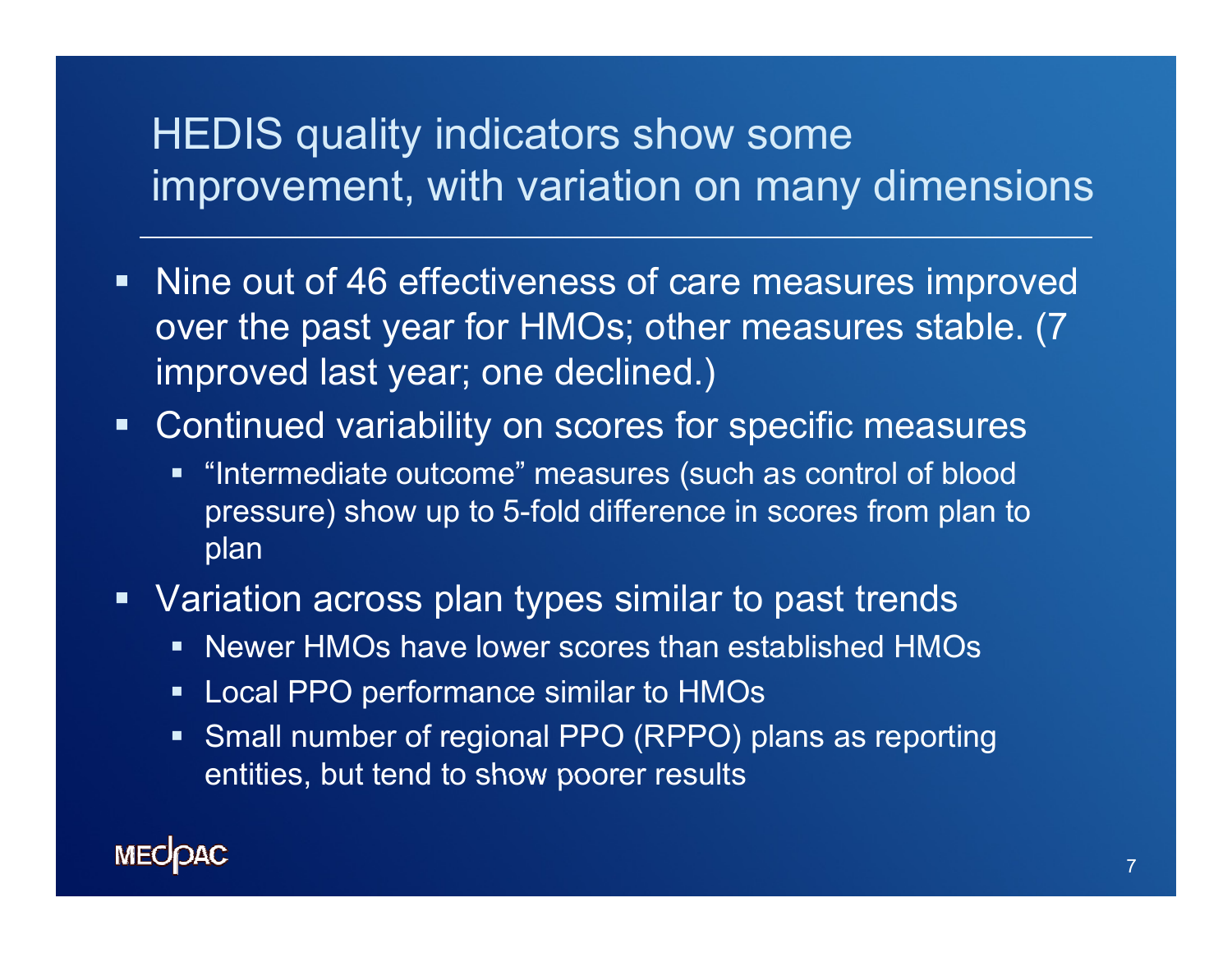# HOS results for most recent two–year period similar to past years

- Health Outcomes Survey results show little change in inter-plan differences from preceding years
- 21 of 268 plans "outliers"—outcomes worse or better than the overall average of expected results
	- **No outliers for changes in physical health**
	- In mental health, 8 plans better, 13 plans worse than all-plan average

**MECOAC**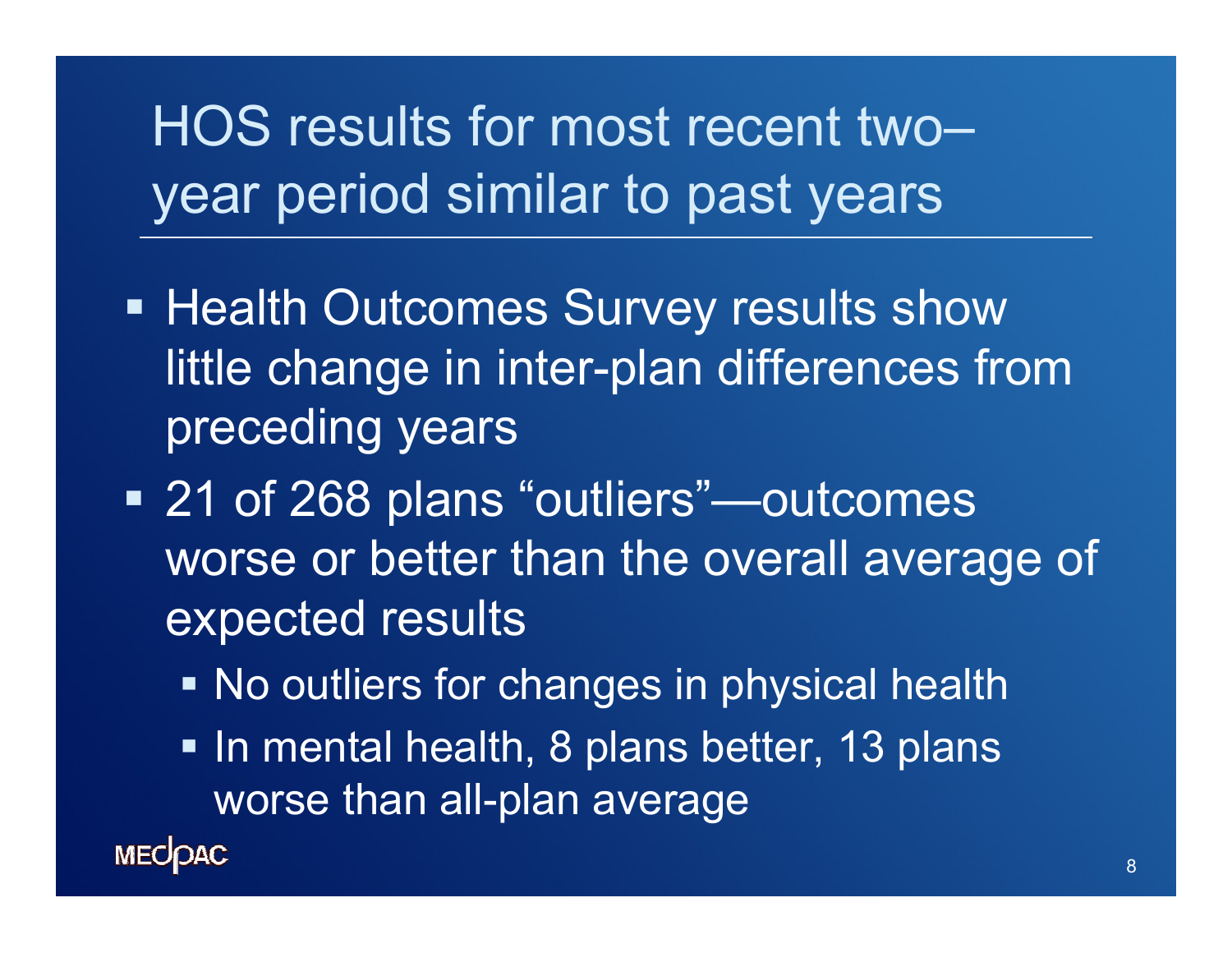## **Adjusted CAHPS results similar in MA and FFS**

#### **[preliminary results subject to change preliminary results, to ]**

 **Flu and pneumonia vaccination rates about the same in each sector** 

- $\blacksquare$  Flu 65.5 in MA; 65.8 for FFS
- Ŧ Pneumonia 67.0 in MA; 66.0 for FFS
- $\blacksquare$  **Various access to care measures similar: usually or always—**
	- Easy to get an appointment with a specialist (90.2 MA; 91.3 FFS)
	- Get care for an illness as soon as wanted (89.2 MA; 90.3 FFS)
	- Ŧ Get appointment for routine care as soon as wanted (86.2 MA; 87.8 FFS )

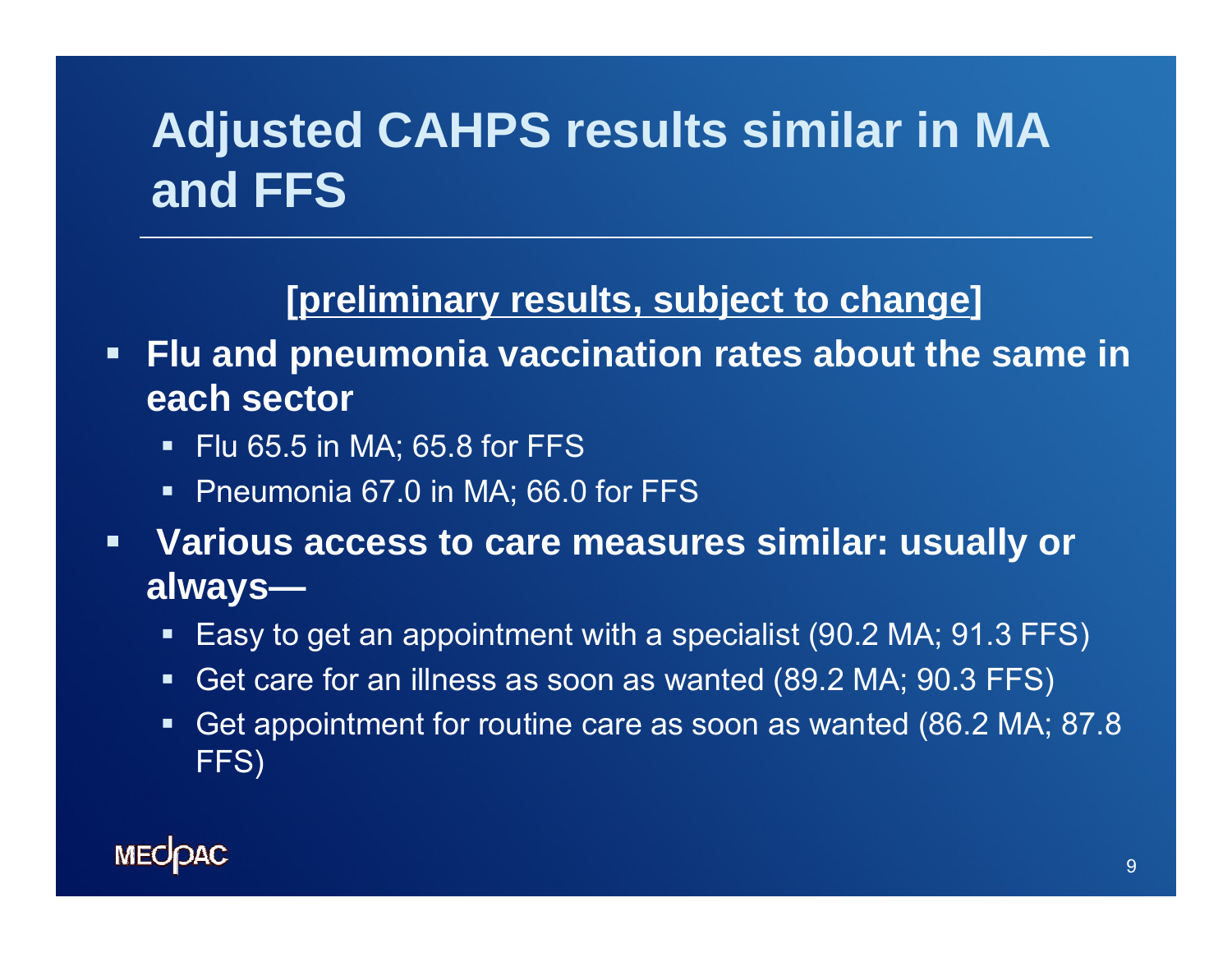# Caution necessary in using CAHPS data to compare MA and FFS

- $\blacksquare$  CAHPS results differ by geography as well as other factors
- $\blacksquare$  CMS displays CAHPS comparisons between MA and FFS at Plan Finder (medicare.gov)
	- Geographic areas do not always match
	- For example, 3-state regional plan, with one CAHPS rate, is compared to 3 FFS results in 3 states

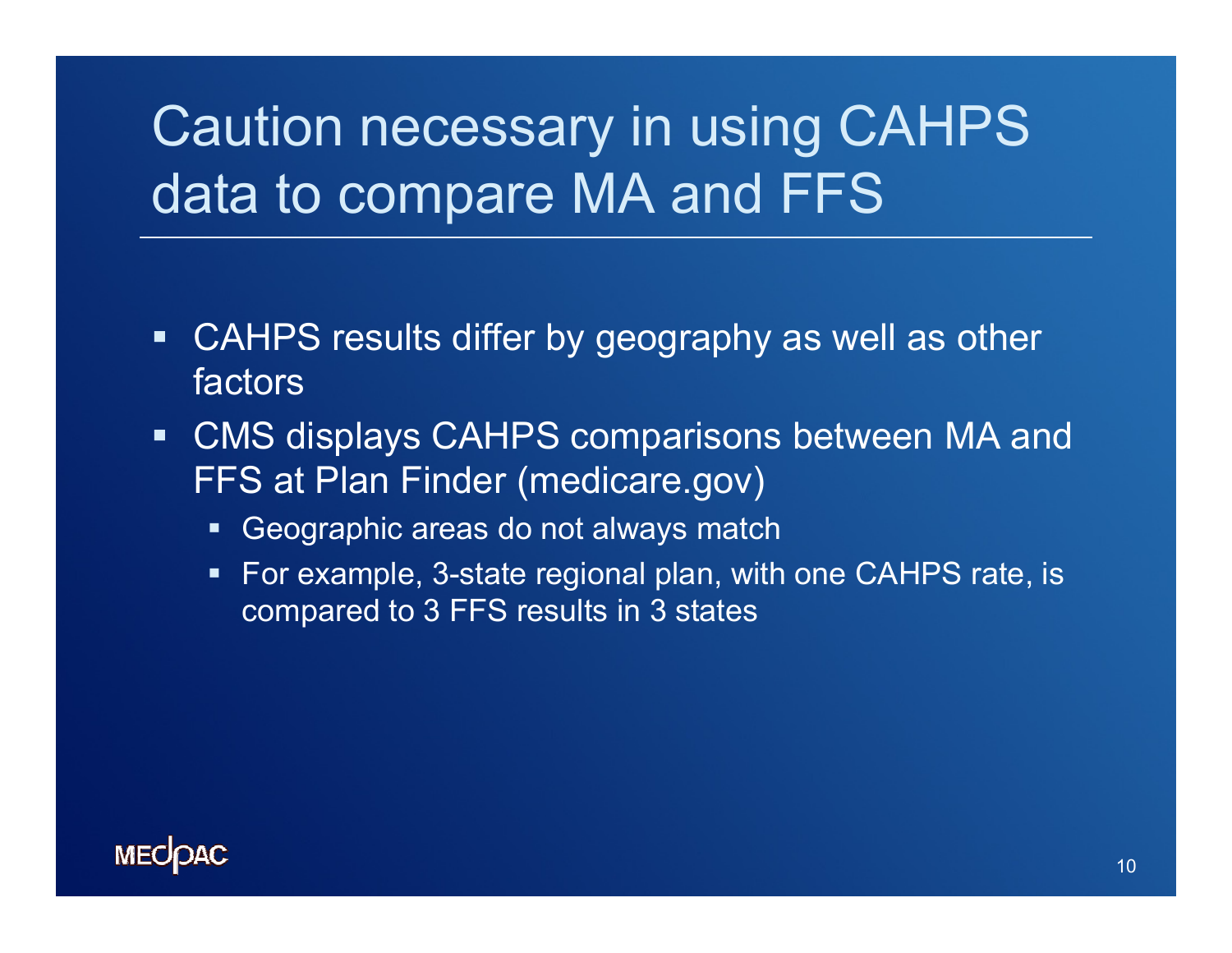## A plan's overall star rating is the average of individual measures

- $\blacksquare$ ■ MA-PD plans have 51 measures (36 Part C; 15 Part D)
- $\blacksquare$  $\textcolor{red}{\bullet}$  Each measure has a star distribution (1 to 5 stars)
- Overall C/D star rating (1 to 5 with  $\frac{1}{2}$  intervals) is average star rating for the 51 measures, with "integration factor"

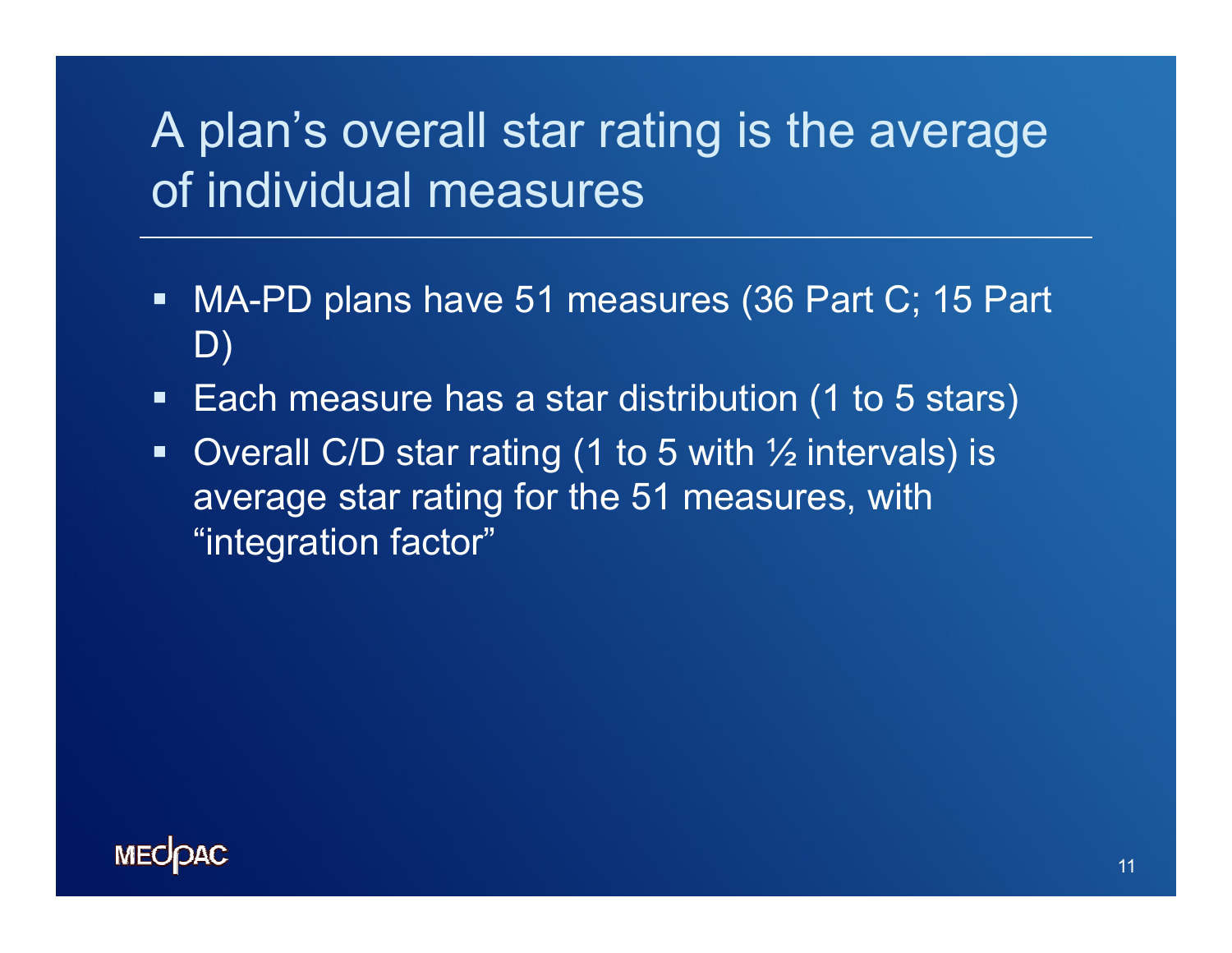#### One-third of current overall star rating based on contract performance measures

#### **Source and distribution of measures that determine overall star rating**

|                                              | <b>Measures for</b><br><b>Part C</b><br>rating |                                             | <b>Measures for</b><br><b>Part D component</b><br>of MA-PDs |                                      | <b>Measures for</b><br>combined<br><b>Part C and Part D</b> |                                  |
|----------------------------------------------|------------------------------------------------|---------------------------------------------|-------------------------------------------------------------|--------------------------------------|-------------------------------------------------------------|----------------------------------|
| Type and source of measures                  | <b>Number</b>                                  | As percent<br>of Part C<br><b>component</b> | <b>Number</b>                                               | As percent<br>of Part D<br>component | <b>Number</b>                                               | <b>As</b><br>percent of<br>total |
| <b>Clinical quality</b>                      |                                                |                                             |                                                             |                                      |                                                             |                                  |
| <b>HEDIS</b>                                 | 15                                             | 42%                                         |                                                             |                                      | 15                                                          | 29%                              |
| Part D--clinical quality                     |                                                |                                             | $\overline{2}$                                              | 13%                                  | $\overline{2}$                                              | $\overline{4}$                   |
| <b>HOS</b>                                   | $6\phantom{1}$                                 | 17                                          |                                                             |                                      | $6\phantom{1}$                                              | 12                               |
| <b>Patient experience, vaccination rates</b> |                                                |                                             |                                                             |                                      |                                                             |                                  |
| <b>CAHPS</b>                                 | 8                                              | 22                                          |                                                             |                                      | 8                                                           | 16                               |
| Part D--CAHPS                                |                                                |                                             | $\overline{3}$                                              | 20                                   | 3                                                           | $6\phantom{1}$                   |
| <b>Administrative (contract performance)</b> |                                                |                                             |                                                             |                                      |                                                             |                                  |
| Part C                                       | $\overline{7}$                                 | 19%                                         |                                                             |                                      | $\overline{7}$                                              | 14%                              |
| Part D                                       |                                                |                                             | 10                                                          | 67%                                  | 10                                                          | <b>20%</b>                       |
| <b>Total measures in each set</b>            | 36                                             |                                             | 15                                                          |                                      | 51                                                          |                                  |

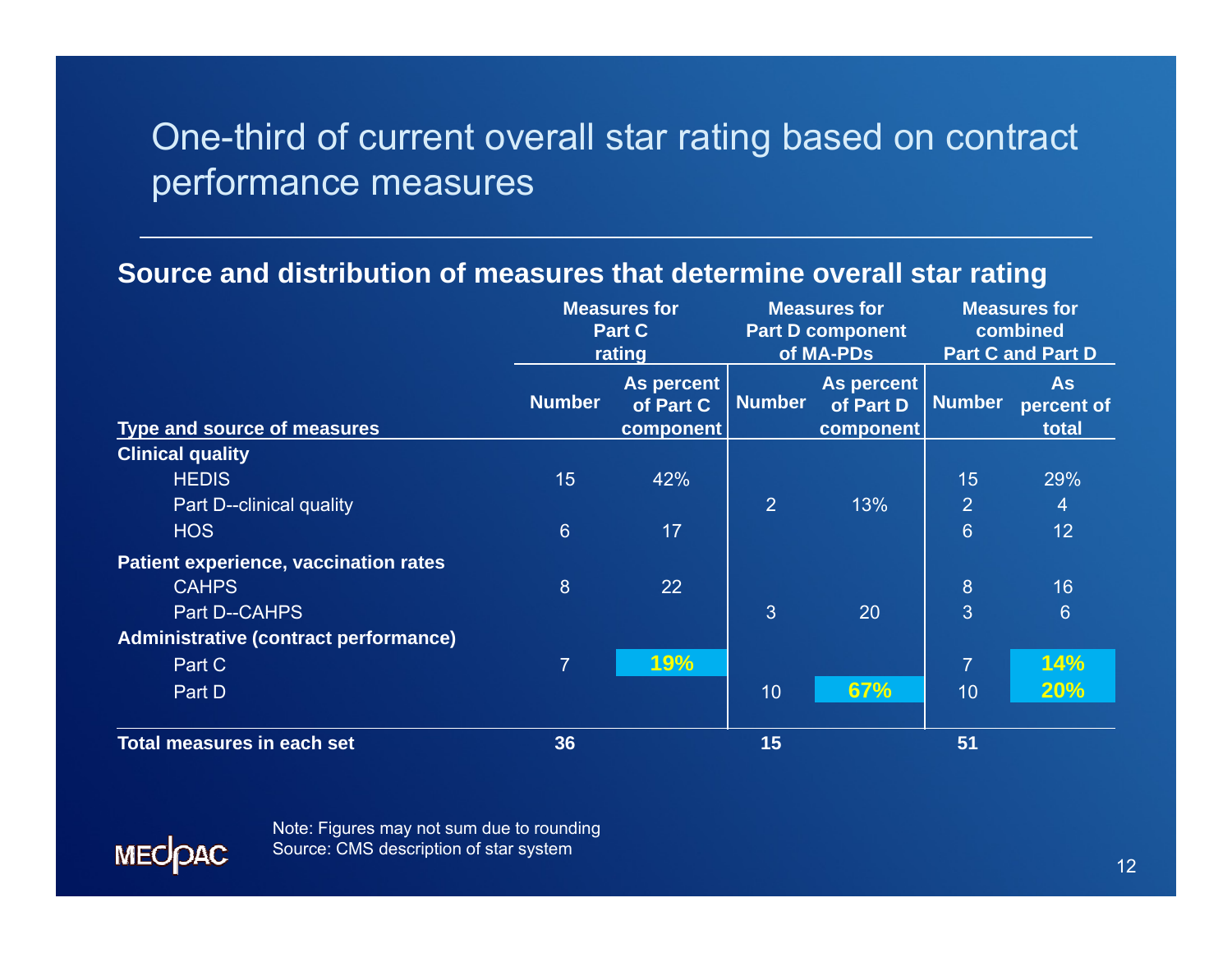## Other factors also increase weight of contract performance measures in overall star rating

- $\blacksquare$ ■ Before 2010, overall plan star rating was Part C only
- $\blacksquare$  Because Part D measures are predominately contract performance measures, the weight of such measures increases in a combined rating system
- **Star ratings also given to plans with missing** measures
	- $\blacksquare$  Allowance for missing measures can further increase the weight of contract performance measures as a component of the overall star rating

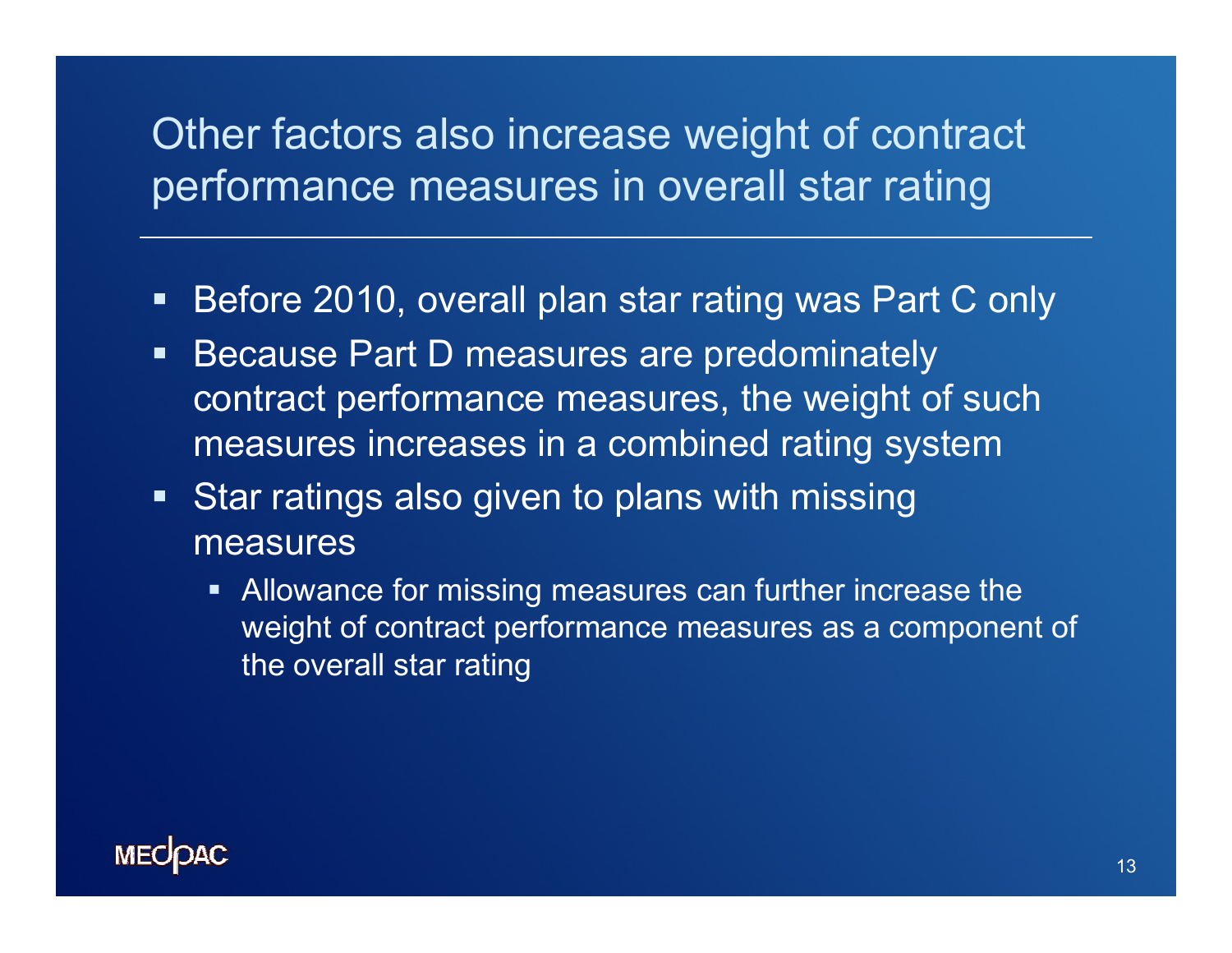## Quality bonus payments to MA plans begin in 2012

- $\blacksquare$  $\textcolor{red}{\bullet}$  PPACA enacted an MA bonus system based on a 5-star rating system
	- 4- and 5-star plans have benchmarks increased (phased in to maximum of 5%, or 10% in "qualifying counties")
	- Rebate levels reduced from 75% of bid-to-benchmark difference to 70% or 50% based on stars (phased in)
- $\blacksquare$  . ■ CMS instead using a program-wide demonstration
	- 3-star ("average") plans, and above, eligible for bonuses 2012-2014
	- Rebate provision unchanged
- $\blacksquare$  Star system is the current system, originally used for consumer information at medicare.gov

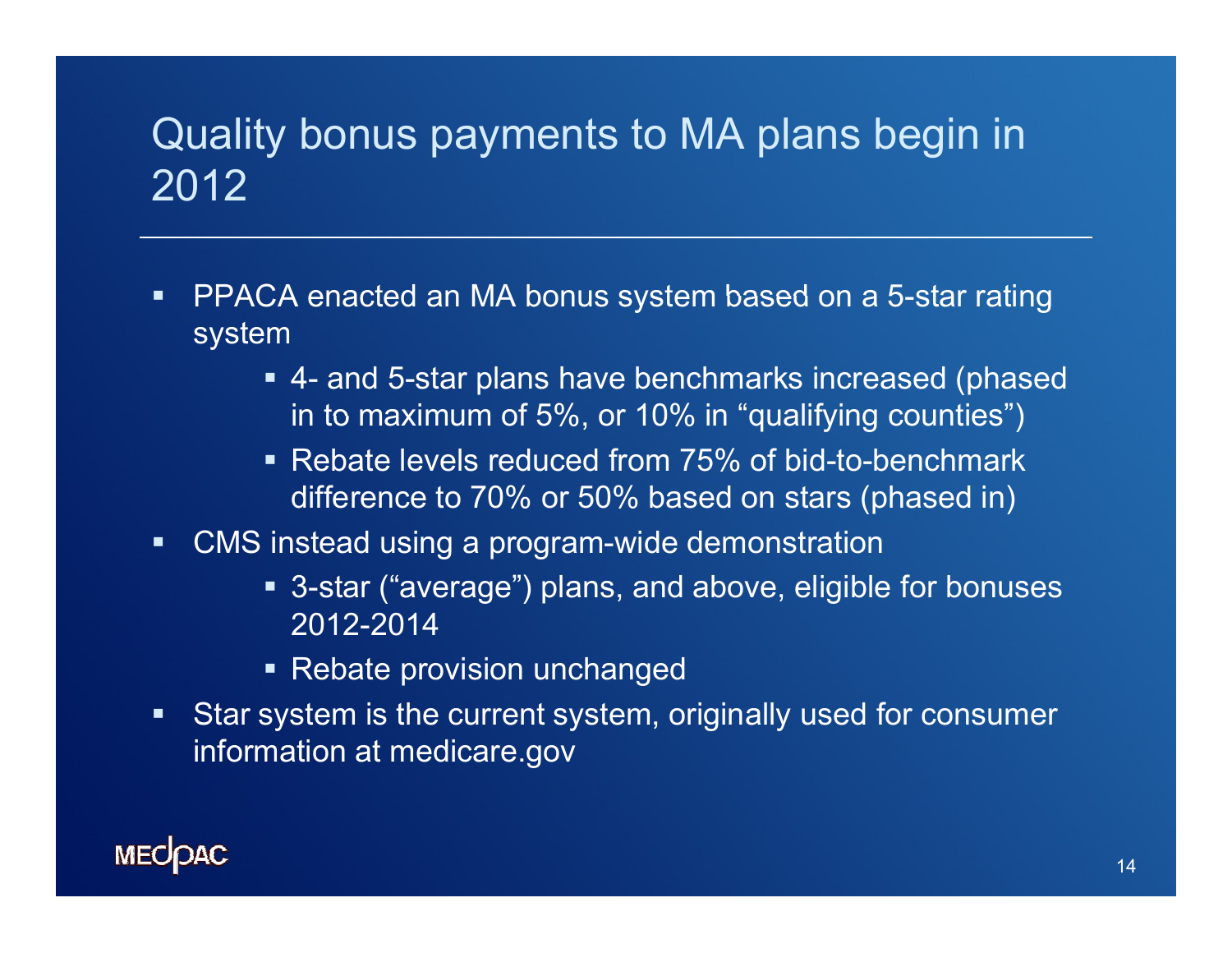## Lowering eligibility to 3 stars means plans covering 80% of enrollees eligible for bonuses



Source: CMS enrollment data, November 2010, and CMS plan star data